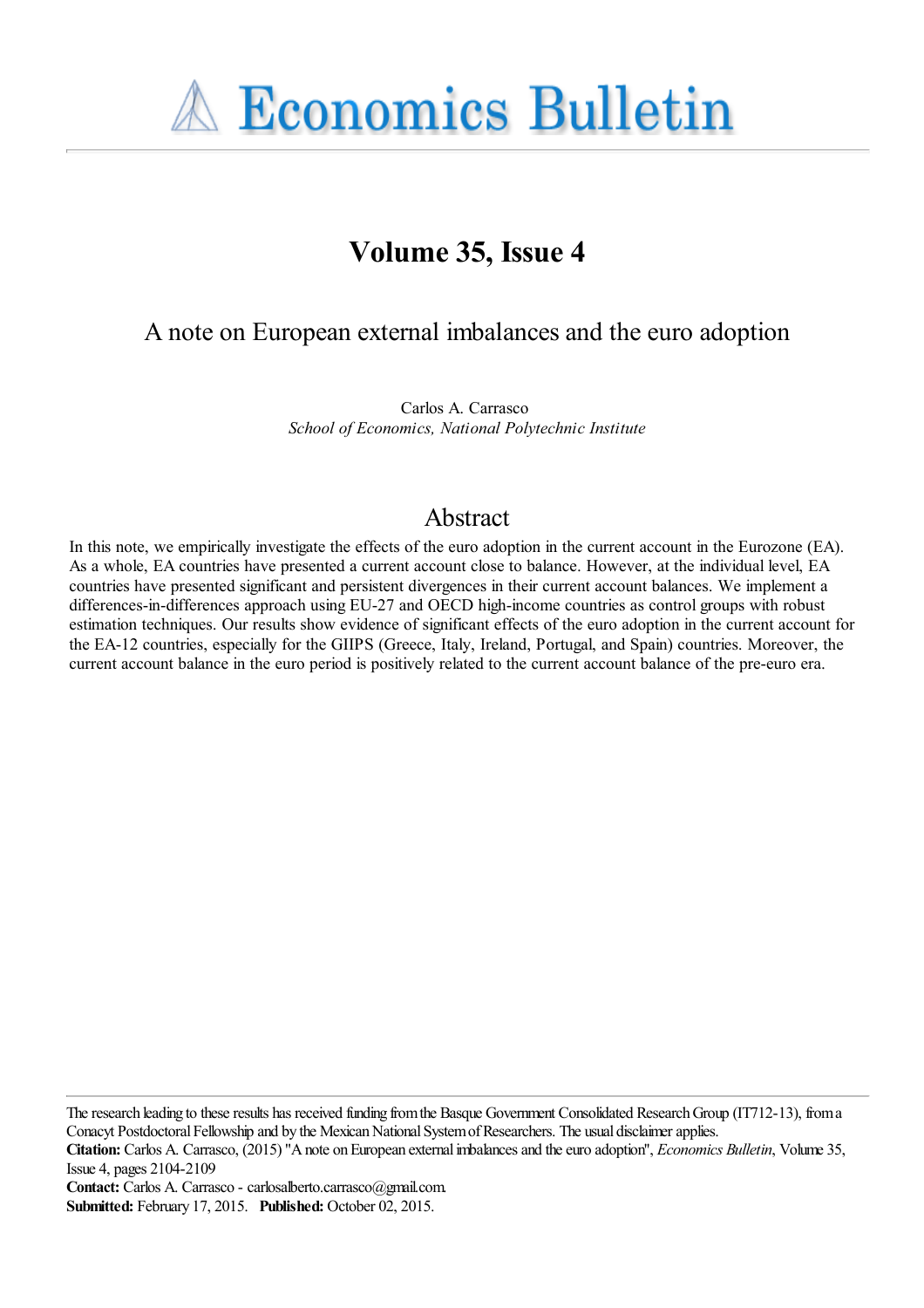## **1. Introduction**

The global financial crisis and the European sovereign debt crisis have had a greater impact in those southern European countries presenting systematic current account deficits and other macroeconomic imbalances. This is, in aggregate terms, the European Union (EU) and the EA have presented a current account close to balance. However, member countries presented significant and persistent external imbalances. In addition, other macroeconomic variables have shown diverging trends such as productivity growth, inflation rates, labour costs or industrial production (Carrasco and Serrano, 2015). One of the main explanations focuses on the catching-up process of the relatively lesser-developed countries of the EA toward the relatively more-developed countries. (Blanchard and Giavazzi, 2002; Campa and Gavilan, 2011; Schmitz and von Hagen, 2011; Belke and Dreger, 2013). In one of the pioneer studies of European imbalances, Blanchard and Giavazzi (2002) highlight that the convergence hypothesis is the main explanation for current account imbalances within the EA. However, more recently, Belke and Dreger (2013), after analysing the catching-up hypothesis, note that catching-up explains only a small part of the imbalances while the main cause is found in the divergence in competitiveness and relative government debt, particularly in deficit countries.

The process of financial integration within the European Economic and Monetary Union (EMU) (Cingolani, 2013) helped in the gestation of the divergences (Schmitz and von Hagen, 2011). The positive impact of euro introduction (Lane and Milesi-Ferretti, 2007; Lane, 2013) encouraged capital flows towards the Southern European economies creating diverging imbalances in external positions of EMU countries.

This note aims to contribute in the debate about the role of the euro adoption in the origin of the external imbalances. We implement a differences-in-differences (D-D) approach to analyse the significance of the single currency adoption in the evolution of the current account. In addition, we investigate the relationship between the current accounts in the preand post-euro periods. Our results show evidence of significant effects of the euro adoption in the current account for the EA-12 countries, especially for GIIPS countries (Greece, Ireland, Italy, Portugal and Spain). Moreover, the current account in the euro period is positively related to the current account of the pre-euro era which gives evidence of the presence of a structural component in the current account divergences.

#### **2. Methodology and Data**

We applied the D-D approach implemented by Ball and Sheridan (2005) for the analysis of the effect of the euro adoption on the current account imbalances. In a two way fixed-effects panel model, the current account  $(CA_{t,i})$  of country *i* in time *t* is given by:

$$
CA_{t,i} = a_1 + a_2D_{t,i} + \phi_i + \varphi_t + \varepsilon_{t,i}
$$
 (1)

Where  $\phi_i$  is the individual effect,  $\phi_t$  is the time effect,  $\varepsilon_{t,i}$  is an error term for country *i* in time *t* and  $D_{t,i}$  is a dummy variable taking the value of 1 if the country *i* has adopted the euro in *t* and 0 otherwise. There are only two period, pre-euro and post-euro. Differentiating Equation 1, we have:

$$
CA_{Post} - CA_{Pre} = (\varphi_{Post} - \varphi_{Pre}) + \alpha_2 (D_{Post,i} - D_{Pre,i}) + (\varepsilon_{Post,i} - \varepsilon_{Pre,i})
$$
 (2)

Being  $E_i = (D_{Post,i} - D_{Pre,i})$  then, we have:

$$
CA_{Post} - CA_{Pre} = (\varphi_{Post} - \varphi_{Pre}) + \alpha_2 E_{Pre,i} + (\varepsilon_{Post,i} - \varepsilon_{Pre,i})
$$
\n(3)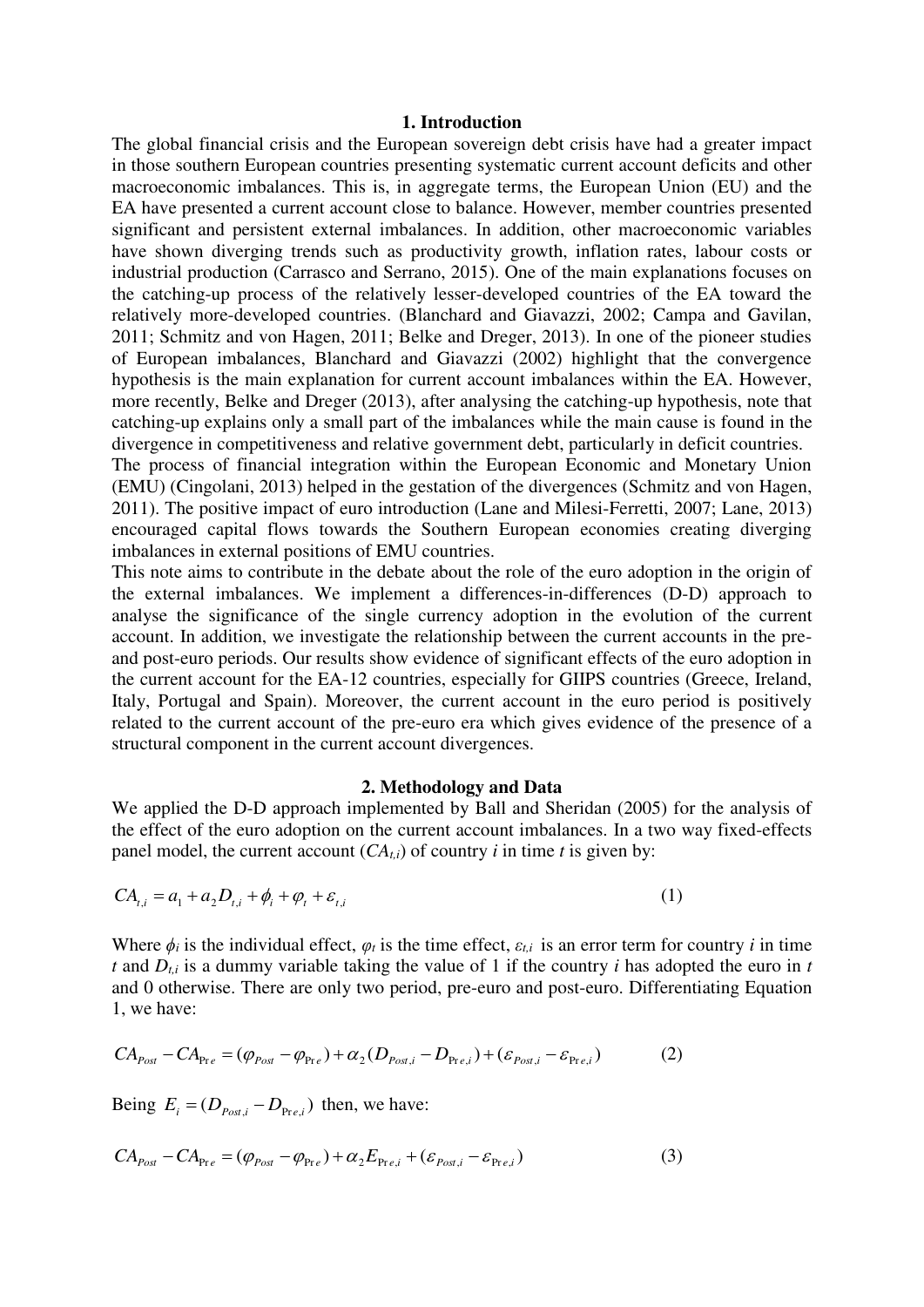Following Ball and Sheridan (2005), we can interpret Equation 4 as the cross-country estimator of Equation 3 plus the added *CApre,i* regressor in order to avoid a regression to the mean problem.

$$
CA_{Post,i} - CA_{Pre,i} = \alpha_1 + \alpha_2 E_i + \alpha_3 CA_{Pre,i} + \mu_i
$$
\n
$$
\tag{4}
$$

In addition to the D-D approach, we investigate the relationship between the pre-euro current account and the post-euro current account. Current account imbalances in the post-euro adoption could not uniquely be caused by the euro adoption or cyclical factors, but had to be caused by the presence of a structural component prevailing in the pre and in the post-euro periods.

$$
CA_{Post,i} = \beta_1 + \beta_2 CA_{Pre,i} + \beta_3 E_i + \nu_i
$$
\n
$$
(5)
$$

We implement M-estimation (Huber, 1973) and MM-estimation (Yohai, 1987) robust least squares which are characterised by being less sensitive to outliers. We analyse the effects of the euro adoption in the current accounts of the Euro Area-12 member countries (Austria, Belgium, Finland, France, Germany, Greece, Ireland, Italy, Luxemburg, the Netherlands, Portugal and Spain). We use two groups of countries as controls. First, we control by using the (other) EU-27 member countries (Bulgaria, Cyprus, Czech Republic, Denmark, Estonia, Hungary, Latvia, Lithuania, Malta, Poland, Romania, Slovakia, Slovenia, Sweden and United Kingdom). However, the enlargement of the EU could bias the results due the heterogeneity of the new member countries and their particular characteristics. Therefore, we use a second control group composed of the OECD high-income member countries<sup>1</sup> before 2007 (Australia, Canada, Czech Republic, Denmark, Japan, New Zealand, Norway, Poland, Slovakia, Sweden, Switzerland, United Kingdom and United States), excluding Iceland and Korea due lack of data.

We obtained the data for the EU countries from Eurostat and for the non-EU countries from OECD statistics. In order to maximise the number of data observations and sample countries, we focus in the period 1995-2007. We restrict our analysis until 2007 in order to avoid the effects of the international financial crisis and the European sovereign debt crisis. Following the methodology above described, the beginning of the second period of the non-Eurozone countries is the average year of the euro adoption (see Table I).

 $\overline{a}$ 

<sup>&</sup>lt;sup>1</sup> According to the World Development Indicators classification.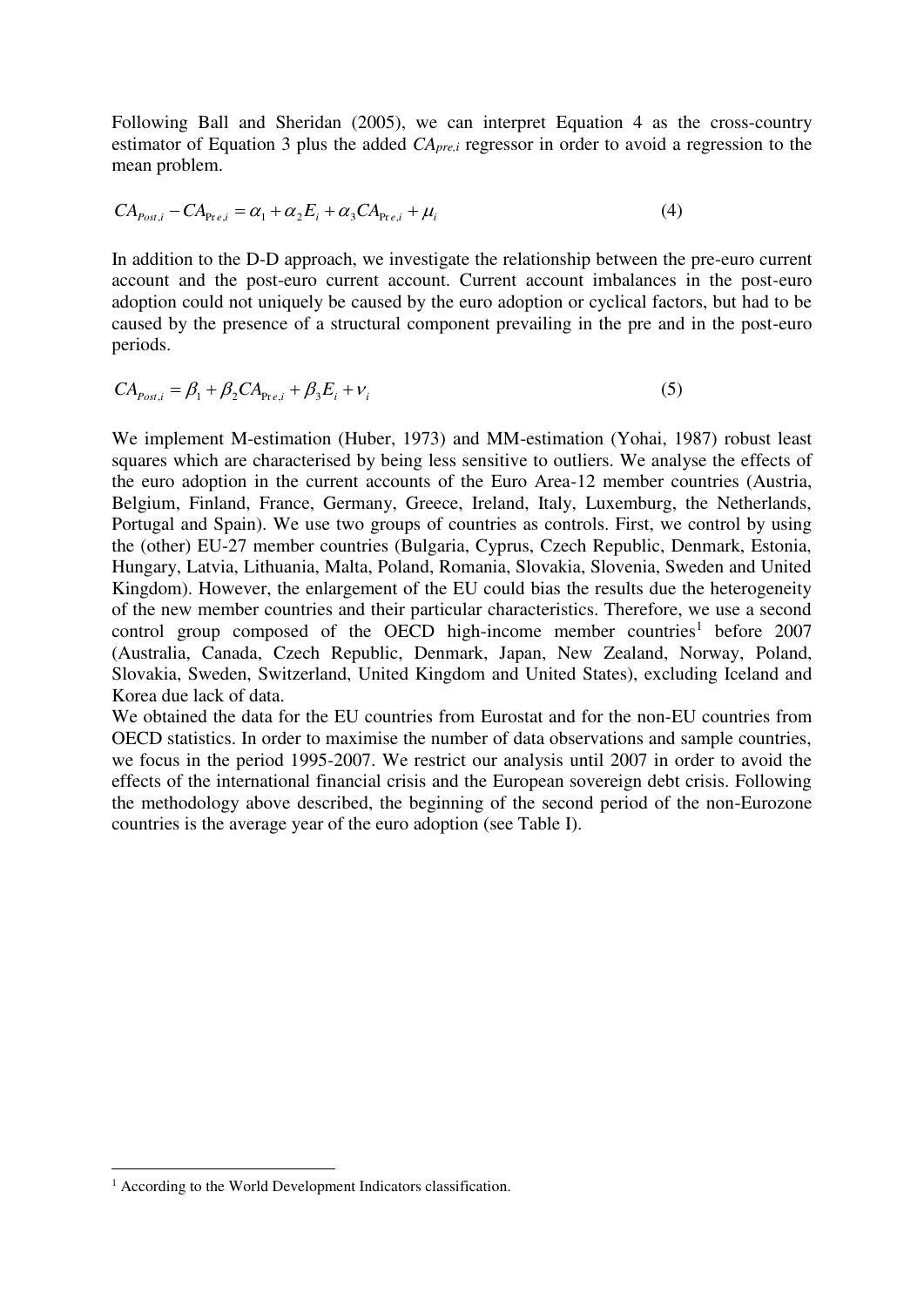| Eurozone member countries before 2007 |                                                                                                        |         |                  |         |                             |    |         |  |  |
|---------------------------------------|--------------------------------------------------------------------------------------------------------|---------|------------------|---------|-----------------------------|----|---------|--|--|
|                                       | Entrance into the Initial                                                                              | Current | Final            | Current | Change                      | in | Current |  |  |
| Country                               | Eurozone                                                                                               | Account | Account          |         | Account                     |    |         |  |  |
| Austria                               | 1999                                                                                                   | $-2.48$ | 1.32             |         | 3.80                        |    |         |  |  |
| Belgium                               | 1999                                                                                                   | 5.28    | 3.27             |         | $-2.01$                     |    |         |  |  |
| Finland                               | 1999                                                                                                   | 4.63    | 5.88             |         | 1.25                        |    |         |  |  |
| France                                | 1999                                                                                                   | 1.88    | 0.59             |         | $-1.29$                     |    |         |  |  |
| Germany                               | 1999                                                                                                   | $-0.75$ | 2.71             |         | 3.46                        |    |         |  |  |
| Greece                                | 2001                                                                                                   | $-4.15$ | $-8.51$          |         | $-4.36$                     |    |         |  |  |
| Ireland                               | 1999                                                                                                   | 2.13    | $-1.64$          |         | $-3.77$                     |    |         |  |  |
| Italy                                 | 1999                                                                                                   | 2.45    | $-0.46$          |         | $-2.91$                     |    |         |  |  |
| Luxemburg                             | 1999                                                                                                   | 10.78   | 10.32            |         | $-0.45$                     |    |         |  |  |
| Netherlands                           | 1999                                                                                                   | 5.35    | 5.30             |         | $-0.05$                     |    |         |  |  |
| Portugal                              | 1999                                                                                                   | $-4.30$ | $-9.26$          |         | $-4.96$                     |    |         |  |  |
| Spain                                 | 1999                                                                                                   | $-0.45$ | $-5.47$          |         | $-5.02$                     |    |         |  |  |
| Mean                                  | 1999                                                                                                   | 1.70    | 0.34             |         | $-1.36$                     |    |         |  |  |
|                                       | Eurozone member countries since 2007 and afterwards (in brackets the year of adoption) and other EU-27 |         |                  |         |                             |    |         |  |  |
| countries                             |                                                                                                        |         |                  |         |                             |    |         |  |  |
|                                       | adoption Initial<br>Euro                                                                               |         | Final<br>Current | Current | Change                      | in | Current |  |  |
| Country                               | average                                                                                                | Account | Account          |         | Account                     |    |         |  |  |
| Cyprus $(2008)$                       | 1999                                                                                                   | $-2.25$ | $-5.11$          |         | $-2.86$                     |    |         |  |  |
| Estonia $(2011)$                      | 1999                                                                                                   | $-8.10$ | $-9.92$          |         | $-1.82$                     |    |         |  |  |
| Latvia $(2014)$                       | 1999                                                                                                   | $-5.00$ | $-11.87$         |         | $-6.87$                     |    |         |  |  |
| <b>Malta</b> (2008)                   | 1999                                                                                                   | $-7.80$ | $-5.52$          |         | 2.28                        |    |         |  |  |
| Slovakia (2009)                       | 1999                                                                                                   | $-6.63$ | $-6.72$          |         | $-0.10$                     |    |         |  |  |
| Slovenia (2007)                       | 1999                                                                                                   | $-0.10$ | $-1.76$          |         | $-1.66$                     |    |         |  |  |
| Bulgaria                              | 1999                                                                                                   | 1.30    | $-9.34$          |         | $-10.64$                    |    |         |  |  |
| Czech Republic                        | 1999                                                                                                   | $-4.23$ | $-3.98$          |         | 0.25                        |    |         |  |  |
| Denmark                               | 1999                                                                                                   | 0.45    | 2.67             |         | 2.22                        |    |         |  |  |
| Hungary                               | 1999                                                                                                   | $-4.05$ | $-7.60$          |         | $-3.55$                     |    |         |  |  |
| Lithuania                             | 1999                                                                                                   | $-9.75$ | $-8.12$          |         | 1.63                        |    |         |  |  |
| Poland                                | 1999                                                                                                   | $-2.30$ | $-4.39$          |         | $-2.09$                     |    |         |  |  |
| Romania                               | 1999                                                                                                   | $-6.15$ | $-7.02$          |         | $-0.87$                     |    |         |  |  |
| Sweden                                | 1999                                                                                                   | 3.33    | 6.24             |         | 2.92                        |    |         |  |  |
| <b>United Kingdom</b>                 | 1999                                                                                                   | $-0.63$ | $-2.29$          |         | $-1.66$                     |    |         |  |  |
| Mean                                  | 1999                                                                                                   | $-3.46$ | $-4.98$          |         | $-1.52$                     |    |         |  |  |
|                                       | High-income OECD member countries (before 2007)                                                        |         |                  |         |                             |    |         |  |  |
|                                       | Euro adoption Initial                                                                                  |         | Current Final    |         | Current   Change in Current |    |         |  |  |
| Country                               | average                                                                                                | Account | Account          |         | Account                     |    |         |  |  |
| Australia                             | 1999                                                                                                   | $-3.96$ | $-5.00$          |         | $-1.04$                     |    |         |  |  |
| Canada                                | 1999                                                                                                   | $-0.81$ | 1.53             |         | 2.34                        |    |         |  |  |
| Czech Republic                        | 1999                                                                                                   | $-4.23$ | $-3.98$          |         | 0.25                        |    |         |  |  |
| Denmark                               | 1999                                                                                                   | 0.45    | 2.67             |         | 2.22                        |    |         |  |  |
| Japan                                 | 1999                                                                                                   | 2.20    | 3.26             |         | 1.06                        |    |         |  |  |
| New Zealand                           | 1999                                                                                                   | $-4.18$ | $-4.41$          |         | $-0.23$                     |    |         |  |  |
| Norway                                | 1999                                                                                                   | 4.17    | 13.19            |         | 9.02                        |    |         |  |  |
| Poland                                | 1999                                                                                                   | $-2.30$ | $-4.39$          |         | $-2.09$                     |    |         |  |  |
| Slovakia                              | 1999                                                                                                   | $-6.63$ | $-6.72$          |         | $-0.10$                     |    |         |  |  |
| Sweden                                | 1999                                                                                                   | 3.33    | 6.24             |         | 2.92                        |    |         |  |  |
| Switzerland                           | 1999                                                                                                   | 7.82    | 11.31            |         | 3.50                        |    |         |  |  |
| United Kingdom                        | 1999                                                                                                   | $-0.63$ | $-2.29$          |         | $-1.66$                     |    |         |  |  |
| <b>United States</b>                  | 1999                                                                                                   | $-1.75$ | $-4.56$          |         | $-2.81$                     |    |         |  |  |
| Mean                                  | 1999                                                                                                   | $-0.50$ | 0.53             |         | 1.03                        |    |         |  |  |

**Table I. Net current account (% of GDP, full period 1995-2007)** 

*Note:* Iceland and Korea are excluded for the OECD country analysis due unavailable data. Source: Eurostat for EU countries and OECD stats for non-EU countries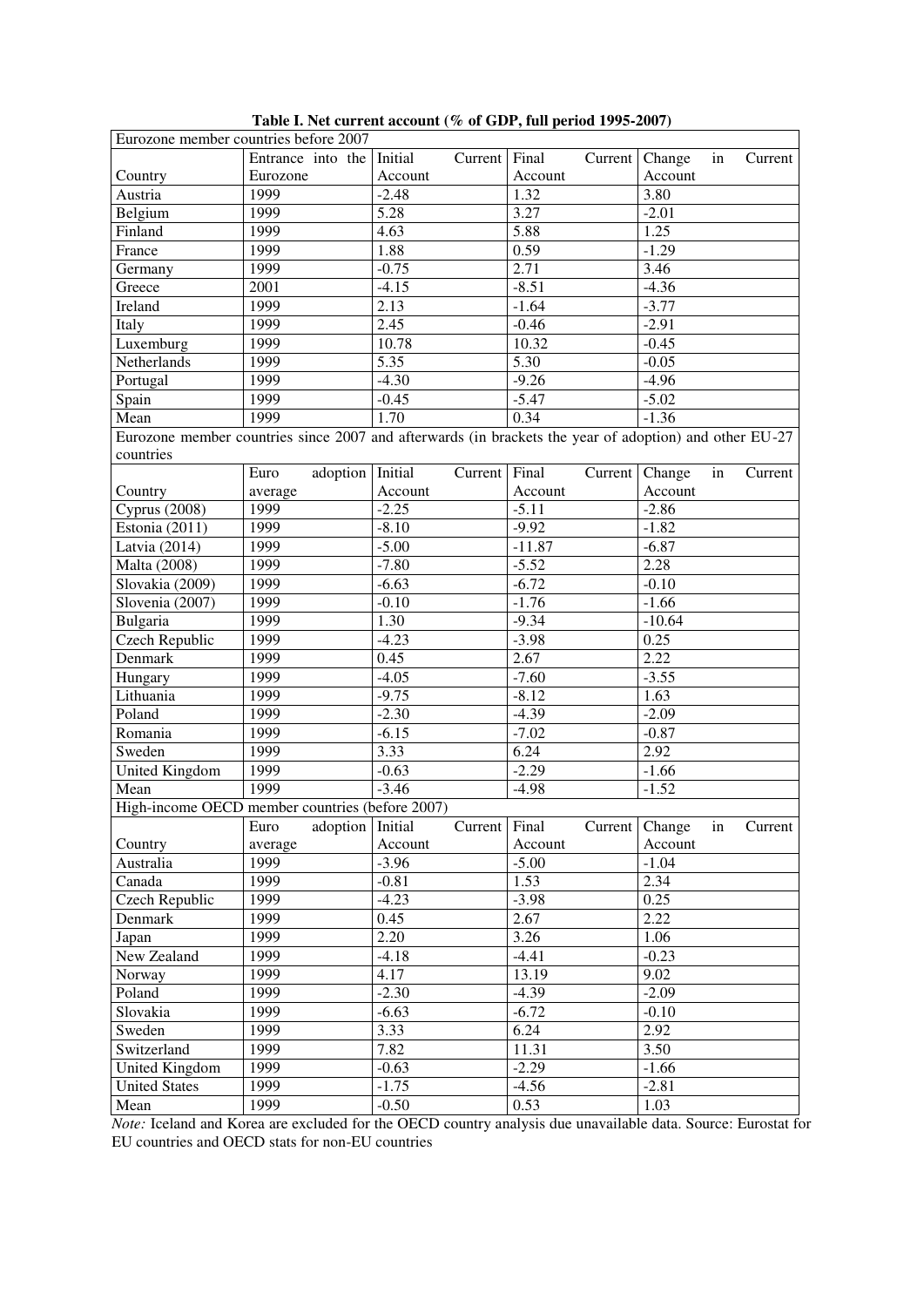### **3. Results**

In Table II we present results for different specifications of the D-D approach as in Equation 4. In the first part, Table II shows specifications for the EU-27 sample, while the second part shows the results for the OECD high-income sample. The results of the EU-27 sample show that the dummy variable for the euro adoption is not statistically significant and the null hypothesis of the Rn-squared, the robust version of the Wald test, is not rejected. However, when we introduce a GIIPS dummy (for Greece, Ireland, Italy, Portugal and Spain) composed of the countries presenting higher vulnerability in the recent crisis, or a core dummy (for Austria, Belgium, Finland, France, Germany, Luxembourg and Netherlands), the results change. GIIPS and core dummies are statistically significant and the null for the Rn-squared is rejected. The GIIPS dummy is statistically significant with a negative sign. In other words, those countries are characterised by a worse external position (-3.98). In the case of the core countries, the core dummy is statistically significant and the core countries present a better external position (4.56). However, the results should be taken with care due the characteristics of the EU enlargement process and those of the new EU countries which, to some extent, could bias the estimations. Therefore, in the second part of Table II we present estimates using the OECD high-income countries as a control group, where the structural heterogeneity is lower than in the case of the EU-27. In this case, the results show the individual and joint significance of the euro dummy and initial current account. The euro countries have a worse current account (-3.96) in terms of the control group. The initial current account is statistically significant and presents a positive sign. Thus, there is a positive relationship between the current account in the pre-euro period and the change in the current account. When estimating using a GIIPS dummy, that variable is statistically significant. That is, the GIIPS countries have a worse current account (-4.59) than the control group. Moreover, when using the core dummy, estimates reflect the lack of individual and joint significance.

| Dependent variable: change in current account |             |             |             |             |                            |             |            |             |  |
|-----------------------------------------------|-------------|-------------|-------------|-------------|----------------------------|-------------|------------|-------------|--|
| Control groups:                               | EU-27       |             |             |             | OECD High Income countries |             |            |             |  |
| Constant                                      | $-1.0606$   | $-0.4789$   | $-0.2026$   | $-2.8942$   | 0.6844                     | 0.8097      | 0.4652     | $-0.5168$   |  |
| $(z-statistic)$                               | $(-1.2392)$ | $(-0.4692)$ | $(-0.3671)$ | $(-3.7753)$ | (0.8007)                   | (1.3517)    | (0.9036)   | $(-0.6672)$ |  |
| [Prob.]                                       | [0.2153]    | [0.6390]    | [0.7135]    | [0.0002]    | [0.4233]                   | [0.1765]    | [0.3662]   | [0.5046]    |  |
| Euro dummy                                    | $-0.4184$   | $-1.3373$   |             |             | -2.1766                    | $-3.9644$   |            |             |  |
| $(z-statistic)$                               | $(-0.3259)$ | $(-0.8752)$ |             |             | $(-1.7642)$                | $(-4.4438)$ |            |             |  |
| [Prob.]                                       | [0.7445]    | [0.3815]    |             |             | [0.0777]                   | [0.0000]    |            |             |  |
| <b>Initial CA</b>                             |             | 0.1102      | 0.0222      | $-0.2719$   |                            | 0.3515      | 0.0918     | 0.1539      |  |
| $(z-statistic)$                               |             | (0.6841)    | (0.2163)    | $(-1.8594)$ |                            | (3.3150)    | (0.8419)   | (0.8916)    |  |
| [Prob.]                                       |             | [0.4939]    | [0.8288]    | [0.0630]    |                            | [0.0009]    | [0.3999]   | [0.3726]    |  |
| <b>GIIPS</b> dummy                            |             |             | $-3.9867$   |             |                            |             | $-4.5894$  |             |  |
| $(z-statistic)$                               |             |             | $(-3.1935)$ |             |                            |             | $(-4.004)$ |             |  |
| [Prob.]                                       |             |             | [0.0014]    |             |                            |             | [0.0001]   |             |  |
| Core dummy                                    |             |             |             | 4.5659      |                            |             |            | 0.5618      |  |
| $(z-statistic)$                               |             |             |             | (2.9032)    |                            |             |            | (0.3477)    |  |
| [Prob.]                                       |             |             |             | [0.0037]    |                            |             |            | [0.7281]    |  |
| Robust R-squared                              | 0.0029      | 0.0158      | 0.2720      | 0.1961      | 0.1084                     | 0.2989      | 0.4122     | 0.0649      |  |
| Rw-squared                                    | 0.0044      | 0.0341      | 0.4155      | 0.3082      | 0.1447                     | 0.6095      | 0.5256     | 0.0753      |  |
| Rn-squared statistic                          | 0.1062      | 0.8276      | 10.2123     | 8.4625      | 3.1123                     | 24.7298     | 18.4043    | 1.4758      |  |
| Prob. (Rn-squared)                            | 0.7445      | 0.6611      | 0.0061      | 0.0145      | 0.0777                     | 0.0000      | 0.0001     | 0.4781      |  |
| Method:                                       | MM-Est      | MM-Est      | M-Est       | MM-Est      | MM-Est                     | MM-Est      | M-Est      | M-Est       |  |

**Table II. Differences-in-differences estimations** 

Estimates show a statistically significant positive relationship between the initial current account and the change in the current account. In addition to those estimations, in Table III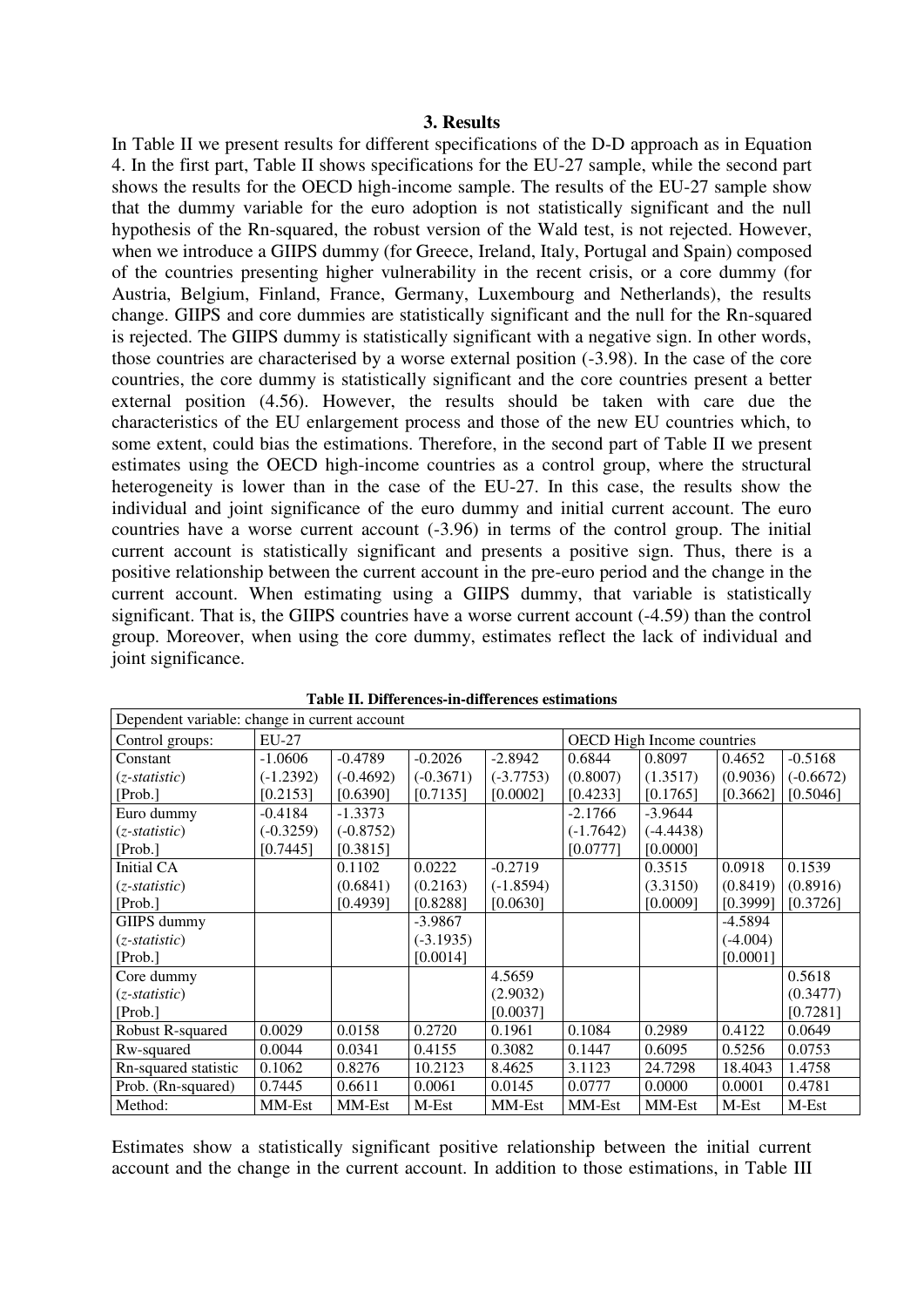we present the results of estimating Equation 5. What is the relevance of estimating the relationship between the current account balances in the post-euro period as a function of the current account in the period before the euro adoption? The answer is that if the above relationship (Equation 5) is individually and jointly significant, there would be evidence of a structural component in the current account beyond cyclical factors which has remained in the post-euro period. According to Table III, an increase of 1 in the initial current account leads to an increase of close to 1 in the current account of the euro period. This relationship is statistically significant and is maintained in the different specifications. The euro dummy is statistically significant when we take the OECD high-income countries as a control group. Finally, in the last part of Table III we present the estimation results for the EA-12. In this case, the GIIPS dummy variable is significant and shows that this group of countries has a worse current account than that of the core countries and has maintained the significance of the initial current account.

| Dependent Variable: Final CA |             |             |                            |             |              |             |  |
|------------------------------|-------------|-------------|----------------------------|-------------|--------------|-------------|--|
| Control groups:              | $EU-27$     |             | OECD high income countries |             | Euro Area-12 |             |  |
| Constant                     | $-1.2591$   | $-0.4789$   | $-0.3735$                  | 0.7749      | $-2.8762$    | 1.3939      |  |
| $(z-statistic)$              | $(-1.9025)$ | $(-0.4692)$ | $(-0.5762)$                | (1.4890)    | $(-3.2838)$  | (1.6026)    |  |
| [Prob.]                      | [0.0571]    | [0.6390]    | [0.5645]                   | [0.1365]    | [0.0010]     | [0.1090]    |  |
| Initial CA                   | 1.0173      | 1.1102      | 1.1801                     | 1.3449      | 1.3168       | 0.8026      |  |
| $(z-statistic)$              | (7.4644)    | (6.8920)    | (7.7206)                   | (14.5987)   | (6.8697)     | (5.4797)    |  |
| [Prob.]                      | [0.0000]    | [0.0000]    | [0.0000]                   | [0.0000]    | [0.0000]     | [0.0000]    |  |
| Euro dummy                   |             | $-1.3373$   |                            | $-4.0299$   |              |             |  |
| $(z-statistic)$              |             | $(-0.8752)$ |                            | $(-5.1991)$ |              |             |  |
| [Prob.]                      |             | [0.3815]    |                            | [0.0000]    |              |             |  |
| GIIPS dummy                  |             |             |                            |             |              | $-5.7943$   |  |
| $(z-statistic)$              |             |             |                            |             |              | $(-4.5963)$ |  |
| [Prob.]                      |             |             |                            |             |              | [0.0000]    |  |
| Robust R-squared             | 0.6281      | 0.6125      | 0.6724                     | 0.6604      | 0.5632       | 0.8519      |  |
| Rw-squared                   | 0.7379      | 0.7771      | 0.7610                     | 0.9437      | 0.8875       | 0.9325      |  |
| Rn-squared statistic         | 55.7167     | 59.1958     | 59.6071                    | 215.1883    | 47.1931      | 103.8659    |  |
| Prob. (Rn-squared)           | 0.0000      | 0.0000      | 0.0000                     | 0.0000      | 0.0000       | 0.0000      |  |
| Method:                      | MM-Est      | MM-Est      | MM-Est                     | M-Est       | MM-Est       | MM-Est      |  |

**Table III. Final-Initial Current Account** 

#### **4. Concluding remarks**

In this article we analyse the effects of the single currency introduction in the current account of the EA-12. Our results show evidence of significant effects of the euro adoption in the current account for the EA-12 countries, especially for GIIPS countries. In addition, the current account in the post-euro period is positively related to the current account of the preeuro period. Those results give evidence of the presence of a structural component in the current account divergences which has prevailed in the pre- and post-euro periods. The main implication is that the policy implemented to address these imbalances must contemplate the structural origin of the external disparities. However, future research must focus on clarifying the structural source of the intra-European imbalances to successfully cope with them.

### **References**

- Ball, L. and N. Sheridan (2005) "Does Inflation Targeting Matter?" in *The Inflation-Targeting Debate,* by B.S. Bernanke and M. Woodford, Eds., University of Chicago Press: Chicago, 249-276.
- Belke, A. and C. Dreger (2013) "Current account imbalances in the euro area: Does catchingup explain the development" *Review of International Economics* **21**, 6-17.